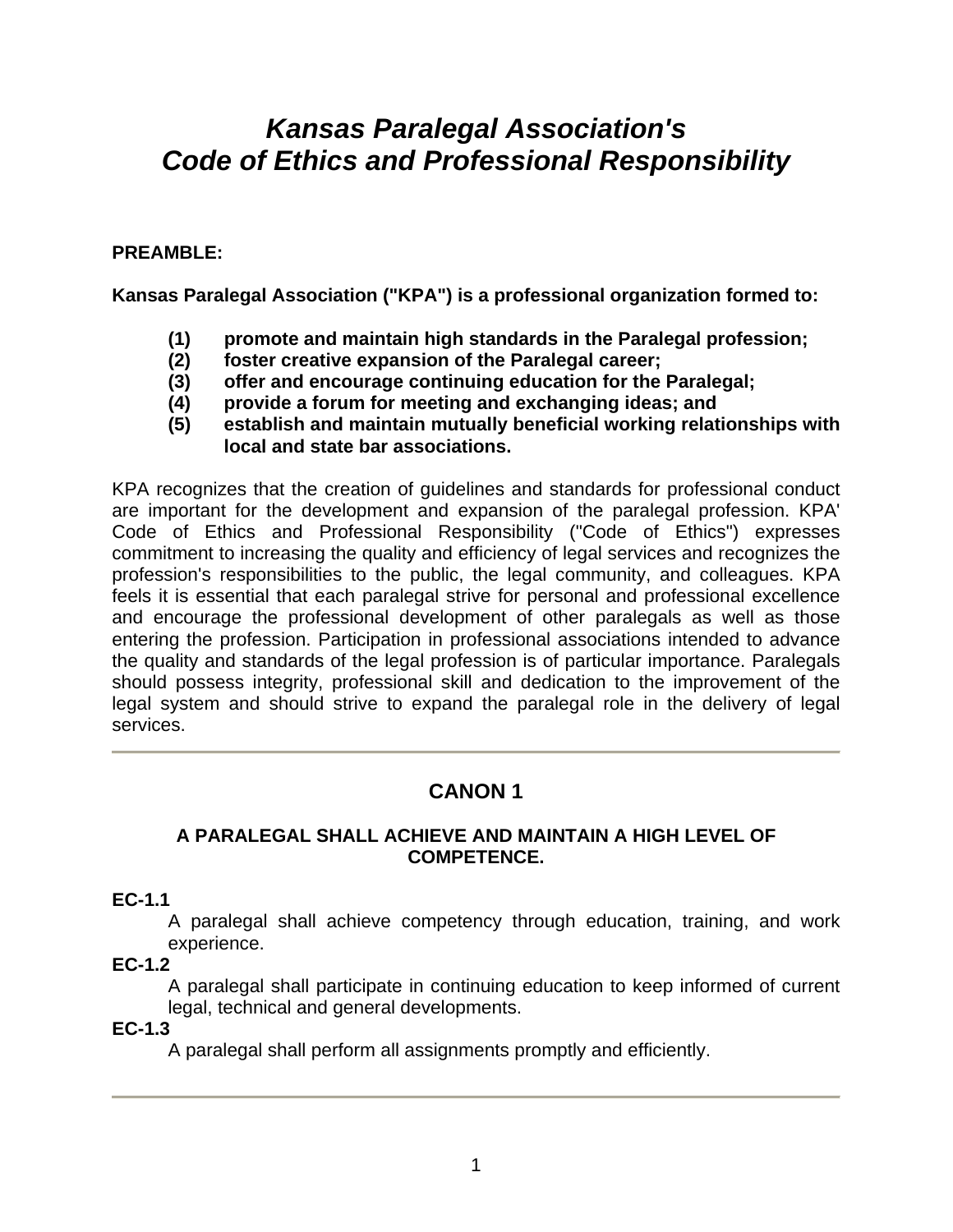# **CANON 2**

# **A PARALEGAL SHALL MAINTAIN A HIGH LEVEL OF PERSONAL AND PROFESSIONAL INTEGRITY.**

**EC-2.1** A paralegal shall not engage in any *ex parte*<sup>2</sup> communications involving the courts or any other adjudicatory body in an attempt to exert undue influence or to obtain advantage for the benefit of only one party.

**EC-2.2** A paralegal shall not communicate, or cause another to communicate, with a party the paralegal knows to be represented by a lawyer in a pending matter without the prior consent of the lawyer representing such other party.

**EC-2.3** A paralegal shall ensure that all time-keeping and billing records prepared by the paralegal are thorough, accurate, and honest.

**EC-2.4** A paralegal shall be scrupulous, thorough and honest in the identification and maintenance of all funds, securities, and other assets of a client and shall provide accurate accounting as appropriate.

**EC-2.5** A paralegal shall advise the proper authority of any dishonest or fraudulent acts by any person pertaining to the handling of the funds, securities or other assets of a client.

# **CANON 3**

#### **A PARALEGAL SHALL MAINTAIN A HIGH STANDARD OF PROFESSIONAL CONDUCT.**

**EC-3.1** A paralegal shall refrain from engaging in any conduct that offends the dignity and decorum of proceedings before a court or other adjudicatory body and shall be respectful of all rules and procedures.

**EC-3.2** A paralegal shall advise the proper authority of any action of another legal professional which clearly demonstrates fraud, deceit, dishonesty, or misrepresentation.

**EC-3.3** A paralegal shall avoid impropriety and the appearance of impropriety.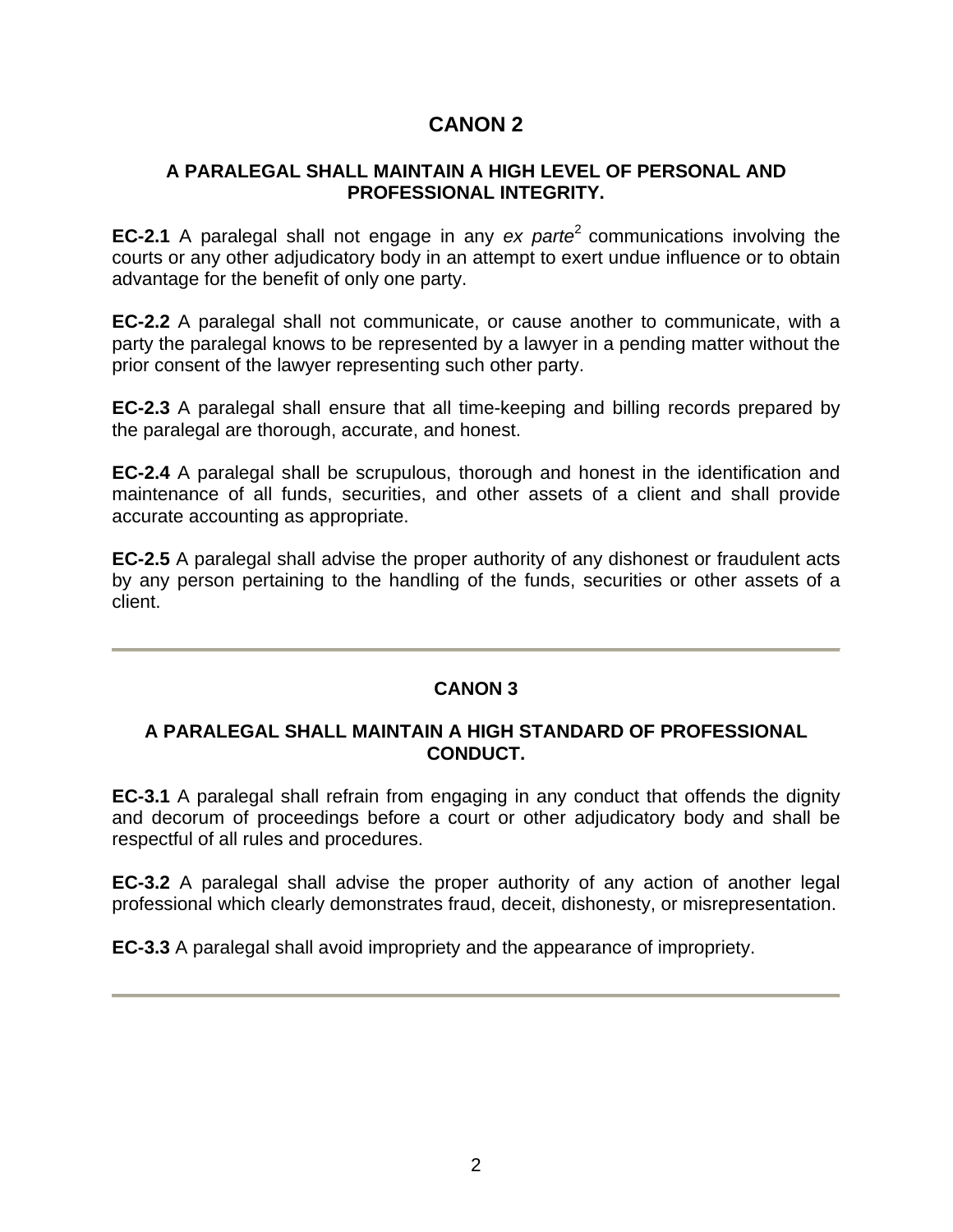# **CANON 4**

#### **A PARALEGAL SHALL SERVE THE PUBLIC INTEREST BY CONTRIBUTING TO THE DELIVERY OF QUALITY LEGAL SERVICES AND THE IMPROVEMENT OF THE LEGAL SYSTEM.**

**EC-4.1** A paralegal shall be sensitive to the legal needs of the public and shall promote the development and implementation of programs that address those needs.

**EC-4.2** A paralegal shall support bonafide efforts to meet the need for legal services by those unable to pay reasonable or customary fees; for example, participation in pro bono projects and volunteer work.

**EC-4.3** A paralegal shall support efforts to improve the legal system and shall assist in making changes.

## **CANON 5**

#### **A PARALEGAL SHALL PRESERVE ALL CONFIDENTIAL INFORMATION 4 PROVIDED BY THE CLIENT OR ACQUIRED FROM OTHER SOURCES BEFORE, DURING, AND AFTER THE COURSE OF THE PROFESSIONAL RELATIONSHIP.**

**EC-5.1** A paralegal shall be aware of and abide by all legal authority governing confidential information.

**EC-5.2** A paralegal shall not use confidential information to the disadvantage of the client.

**EC-5.3** A paralegal shall not use confidential information to the advantage of the paralegal or of a third person.

**EC-5.4** A paralegal may reveal confidential information only after full disclosure and with the client's written consent; or, when required by law or court order; or, when necessary to prevent the client from committing an act which could result in death or serious bodily harm.

**EC-5.5** A paralegal shall keep those individuals responsible for the legal representation of a client fully informed of any confidential information the paralegal may have pertaining to that client.

**EC-5.6** A paralegal shall not engage in any indiscreet communications concerning clients.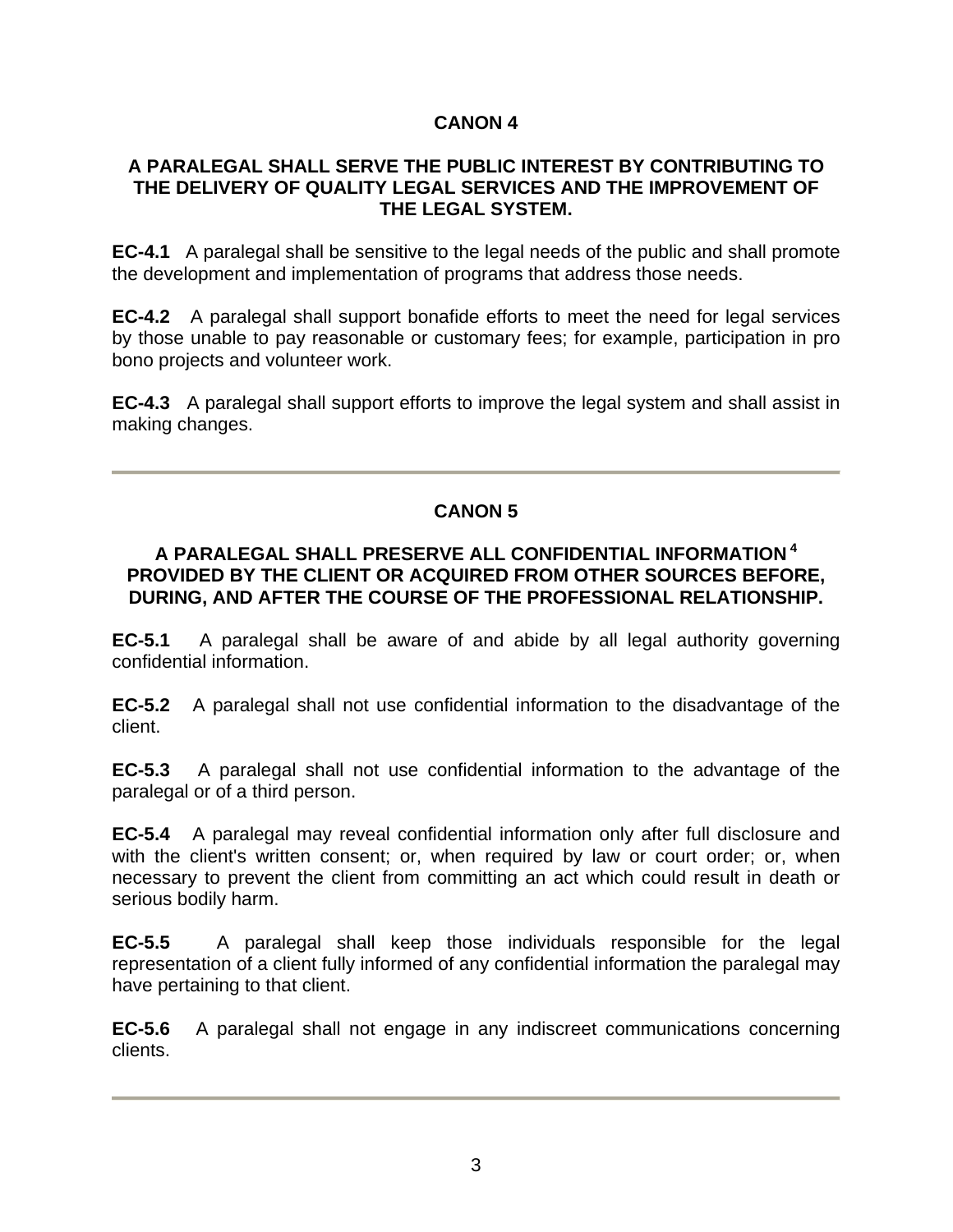# **CANON 6**

# **A PARALEGAL'S TITLE SHALL BE FULLY DISCLOSED. 4**

**EC-6.1** A paralegal's title shall clearly indicate the individual's status and shall be disclosed in all business and professional communications to avoid misunderstanding and misconceptions about the paralegal's role and responsibilities.

**EC-6.2** A paralegal's title shall be included if the paralegal's name appears on business cards, letterhead, brochures, directories, and advertisements.

## **CANON 7**

#### **A PARALEGAL SHALL NOT ENGAGE IN THE UNAUTHORIZED PRACTICE OF LAW.**

**EC-7.1** A paralegal shall comply with the applicable legal authority governing the unauthorized practice of law.

# **CANON 8**

#### **A PARALEGAL SHALL ACT WITHIN THE BOUNDS OF THE LAW, SOLELY FOR THE BENEFIT OF THE CLIENT, AND SHALL BE FREE OF COMPROMISING INFLUENCES AND LOYALTIES. NEITHER THE PARALEGAL'S PERSONAL OR BUSINESS INTEREST, NOR THOSE OF OTHER CLIENTS OR THIRD PERSONS, SHOULD COMPROMISE THE PARALEGAL'S PROFESSIONAL JUDGMENT AND LOYALTY TO THE CLIENT.**

**EC-8.2** A paralegal shall avoid conflicts of interest which may arise from previous assignments whether for a present or past employer or client.

**EC-8.**3 A paralegal shall avoid conflicts of interest which may arise from family relationships and from personal and business interests.

**EC-8.4** A paralegal shall create and maintain an effective record keeping system that identifies clients, matters, and parties with which the paralegal has worked, to be able to determine whether an actual or potential conflict of interest exists.

**EC-8.5** A paralegal shall reveal sufficient non-confidential information about a client or former client to reasonably ascertain if an actual or potential conflict of interest exists.